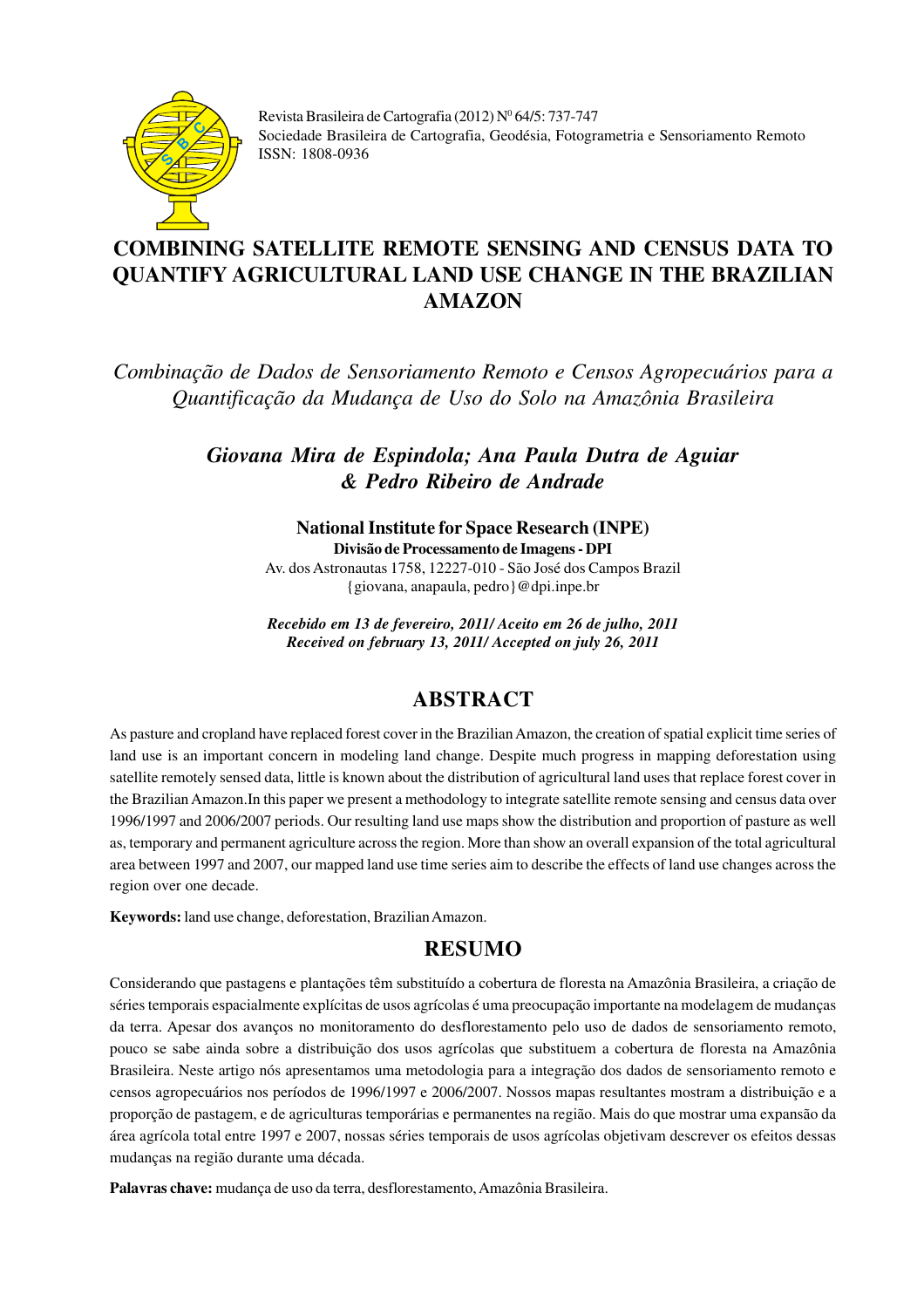#### **1. INTRODUCTION**

Investigating change in land cover and land use has been considered a key theme linked to deforestation in the Brazilian Amazon(Angelsen 1997; Machado 1998; Verburg, Kok et al. 2006). Data on forest loss have relied mostly on satellite remote sensing, measuring the extent of tropical deforestation. In the last three decades, the advent of remote sensing satellites has led to the development of instruments to systematically monitor land cover from space.

With 30m spatial resolution multispectral data, Landsat has become the workhorse of land cover change studies. These studies begin with data interpretation for the Brazilian Amazon, quantifying the location and amount of deforestation, which is a precursor of agricultural activity in many areas (Alves 2002; Cardille and Foley 2003; Lambin, Geist *et al*. 2006).

Few countries have projects to monitor change in forest cover that have been in place for several decades, most notably Brazil (Shimabukuro, Duarte *et al*. 2007; INPE 2010). INPE has four operating systems for monitoring deforestation in the Brazilian Amazon: PRODES, DETER, QUEIMADAS and DEGRAD. These systems aim to analyze the full land cover dynamics in the region.

Although the rates of forest loss have been examined across the Brazilian Amazon, little is known about the transition from mature forest to agricultural land uses. In this area, distribution, abundance and types of land use, distinctly from land cover, still need to be better understood.

The significant knowledge gaps related to the dynamics of human occupation across the region illustrate the need for a spatially explicit time series of agricultural land use data. Such time series could provide land change model inputs like land use history and conditionof an area, while facilitating stronger projections of future scenarios (Cardille and Foley 2003; Aguiar 2006; Lambin, Geist *et al*. 2006; Alves, Morton *et al*. 2009).

Most information about agricultural land use in the Brazilian Amazon comes from agricultural census data (IBGE 1996; IBGE 2006).Agricultural censuses form the most complete survey of land management, including areas under different land use categories (pasture versus crops, for example), levels of mechanization and agricultural inputs, allow for detailed analyses of social, economic, and environmental aspects of agriculture across the region (Cardille and Foley 2003; Alves, Morton *et al*. 2009).

Historically, agricultural areas in the Brazilian Amazon have increased by bringing more land into production. However,cropland expansion and agricultural intensification have varied across the region. Pará, for example, was characterized by the greatest expansion of pasture, increasing the area under production from 58,249 sq km in 1996 to 90,433 sq km in 2006 (IBGE 1996; IBGE 2006). On the other hand, in MatoGrosso, the area of temporary agriculture increased from 27,824 sq km in 1996 to 57,344 sq km in 2006, showing a high level of mechanization (IBGE 1996; IBGE 2006).

While it does not seem to be possible to create land use data using only satellite images, such information is crucial(Lambin, Geist *et al*. 2006). In this paper we present a methodology to combine satellite remote sensing and census data to quantify the distribution and fraction of major agricultural land uses – pasture, temporary and permanent agriculture – in the Brazilian Amazon. This work comparatively quantifies the distribution of the main land uses in 1996/1997 and 2006/2007 periods.

The paper is organized as follows. Section 2 presents a review of previous work. Section 3 presents the study area and spatial resolution. Section 4 presents the methodology used to combine satellite remote sensing and census data over 1996/1997 and 2006/2007 periods. Section 5 presents and discusses the resulting land use maps. We close the paper with final considerations regarding the land use dynamics in the Brazilian Amazon.

#### **2. RELATED WORK**

Methodological advances in providing spatial explicit time series of agricultural land use have captured the corresponding spatial detail needed for studies of land change and future landscape scenarios (Ramankutty and Foley 1999; Cardille and Foley 2003; Leite, Costa *et al*. 2010).

Ramankutty (1999), for example, presented anapproach to derive geographically explicit changes in global croplands from 1700 to 1992. To reconstruct historical croplands, they basically used a remotely sensed land cover classification data set against cropland inventory data. From their 1992 cropland data within a land cover change model,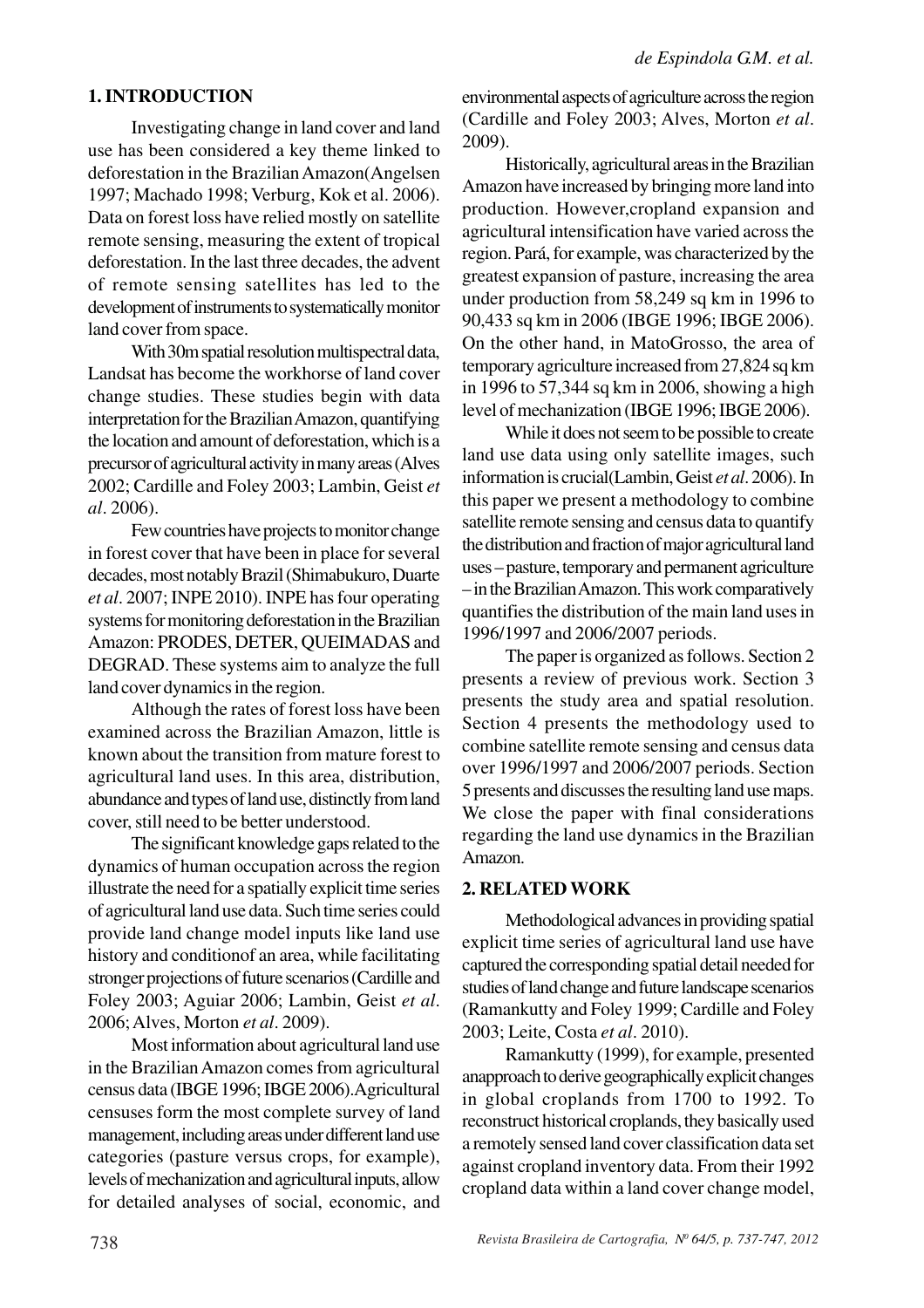they reconstructed global 5 minute resolution data on permanent cropland areas from 1992 back to 1700.

Another example comes from Cardille and Foley(2003). They used census and satellite records to develop maps of the distribution and abundance of agricultural land uses across the Amazon in 1980 and 1995. In that work, the census-derived information in 1995/1996 was used to estimate agricultural activities in 1980, and from that time they generated a regression tree that statistically linked census and land cover classification data.

Finally,Leite and Costa *et al*.(2010) reconstructed and validated spatial explicit time series of land use in the Brazilian Amazon for the period 1940-1995, through a fusion of historical census data and contemporary land use classification.There, they fitted a linear regression model for land use change over time for each municipality, and the regression equation was used to replace any excluded data.

Although previous studies analyzed the reconstruction of historical agricultural land uses fusing remote sensing and census data, such reconstruction has not been carried out in Brazil since 2006 Agricultural Census was launched. In fact, no methodological approach was presented in a way which could be easily updated.

# **3. STUDY AREA AND SPATIAL RESOLUTION**

The study area is the Brazilian Amazon rainforest, which covers an area of more than 5 million sq km. In our database, all attributes representing deforestation and land uses – pasture, temporary and permanent agriculture – were aggregated to grid cells of 25 km x 25 km, counting a total of 8580 cells (Figure 1).

Our grid cells were created into the *TerraView*application, meaning that the resulting database respected the GIS library*TerraLib* standards (TerraView 2010).

### **4. COMBINING SATELLITE REMOTE SENSINGAND CENSUS DATA**

In this section we summarize the methodology used to combine satellite remote sensing and census data over 1996/1997 and 2006/2007 periods. Our methodology was processed using *aRT*, an*R* package that provides an integration between the statistical software *R* and *TerraLib*(Andrade, Ribeiro *et al*. 2005).

The *aRT* package was useful to easily integrate our *TerraLib*database (*"db\_25k"*) to the statistical functionalities available in *R*. In addition, *R* environmental allows a good reproduction of the presented results by use ofscripts.

# **4.1 Deforestation Maps**

# **4.1.1 Prodes Methodology**

We started from the Landsat TM-based deforestation maps produced under the Amazonmonitoring program (PRODES) of INPE (INPE 2010). The first digital version of these deforestation maps was created in 1997, and since 2000 they have been produced annually. PRODES uses an automatic procedure to analyze TM images based on techniques of *linear spectral mixture model*, *image segmentation* and *classification by regions*(Valeriano, Mello *et al*. 2004).

To estimate the extension of deforested areas for 1997 TM images, a shade fraction image was used by INPE, which enhances the difference between forest and deforested areas. To estimate the increment of deforested areas from 2000, soil fraction images were used, mainly because they enhance the difference between forest and recent clear cut areas(Valeriano, Mello *et al*. 2004; INPE 2010).

# **4.1.2 Our Methodology**

From PRODES 2008 deforestation map, we selected the PRODES class labels needed to create the cumulated deforestation (extension of deforestation) maps for 1997 and 2007. All classes of deforestation occurring until 1997 and 2007 were computed, respectively (Appendix A).Figure 2 presents the deforestation map with its classes covered by our grid of cells.

Appendix B shows how we computed the proportion of cumulated deforestation for each cell of our grid of 25km x 25km in 1997 and 2007. We present the *aRT* script used to compute the values into each cell. Beginning with the DBMS connection to the MySQL database (*"db\_25k"*), we selected our layers of deforestation map (*"PRODES\_1997\_2008"*) and cells (*"AMZ\_CELULAR\_25000"*). Afterwards, we selected the labeled pixels inside each cell.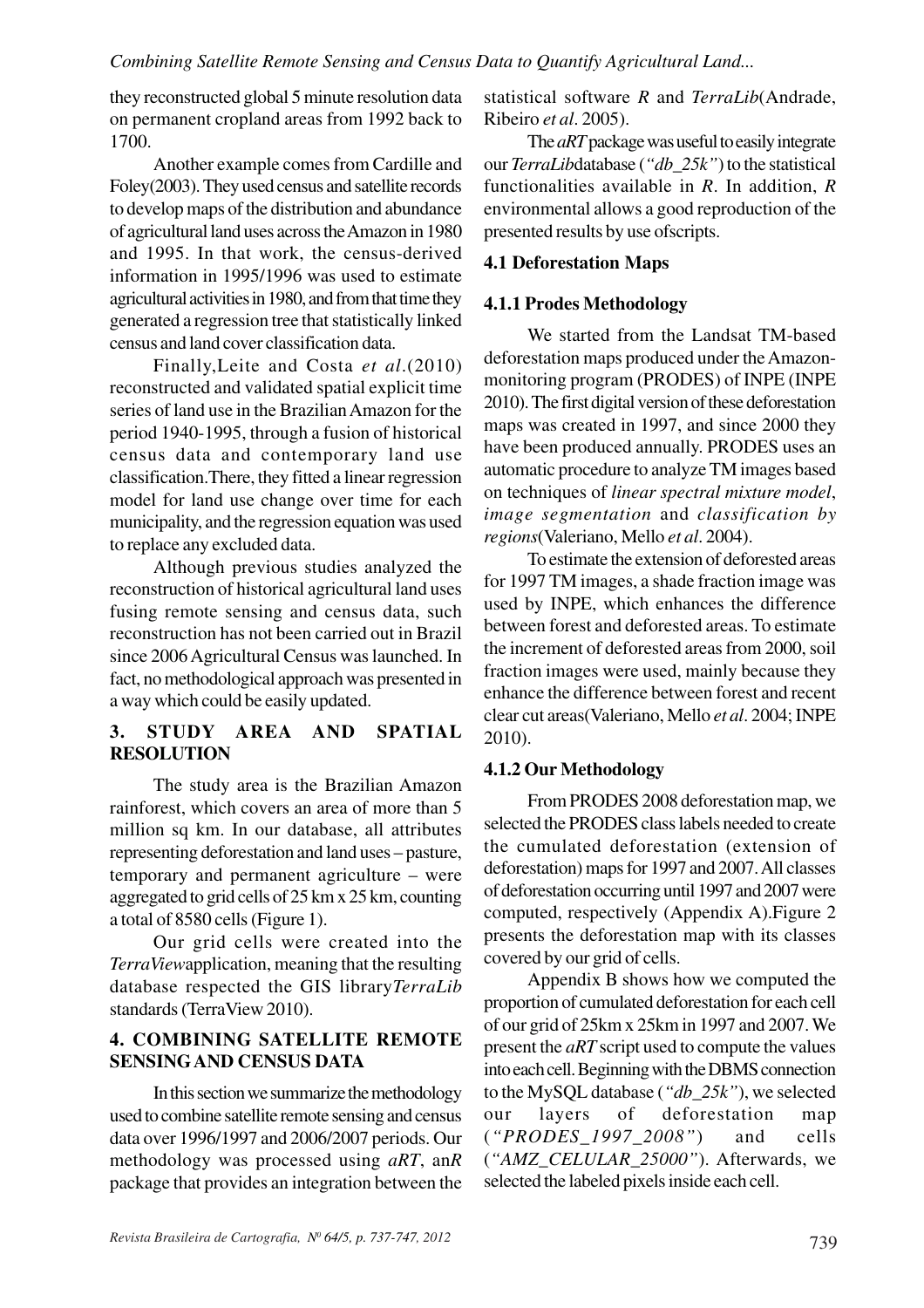

Fig. 1 – (A) Map of Brazil showing the location of the Brazilian Amazon region (all in darker gray), and the location of São Paulo and Recife cities. (B) Regular grid of 25 km x 25 km over the Brazilian Amazon region; the states of Pará, Rondônia and MatoGrosso are shown in gray.

The proportion of each class label was defined based on the PRODES methodology, meaning that the class labels were quantified considering the cloud cover over time.For example, polygons in the PRODES 2008 deforestation map labeled with *"D1997\_0"* represent deforested areas detected in 1997 (*"D1997"*), counting 0 years of previous cloud cover over these polygons (*"\_0"*). In the same way, polygons labeled with *"D2000\_3"* represent deforested areas detected in 2000 (*"D2000"*), counting 3 years of previous cloud cover over these polygons (*"\_3"*), and so on and so forth. For 1997, we show Equation 1 as one example:

$$
acumull997=(length(which(pixels==42))+0.25*length(which(pixels==45))+0.2*length(which(pixels==48))+0.17*length(which(pixels==5))+0.14*length(which(pixels==10))+0.13*length(which(pixels==16))+0.11*length(which(pixels==23)))
$$
(1)

Finally, we divided the number of labeled pixels by the total number of pixels inside the cell, and wrote the results into the database (*"ACUM\_1997"*).

### **4.2 Land Use Maps**

The cumulated deforestation in 1997 and 2007 was decomposed into the following main agricultural uses – pasture, temporary and permanent agriculture – combining the PRODES deforestation map in 1997 and 2007 and census information from municipality-based Agricultural Census in 1996 and 2006, respectively (IBGE 1996; IBGE 2006).

Census data were converted from polygonbased information to grid cells of 25 km x 25 km. The location of agricultural areas for each municipality was taken from the deforestation map (computed previously – Section 4.1.2). On the other hand, the proportion of each agricultural use within each cell was taken from the census data (Appendix C).

The proportion of each agricultural use was computed for each municipality considering the total area of each land use (pasture, for example) divided by the area of this municipality. In our methodology we assumed that the proportion of land use types was uniformly distributed over the deforested areas of each municipality (Aguiar 2006; Aguiar, Câmara *et al*. 2007).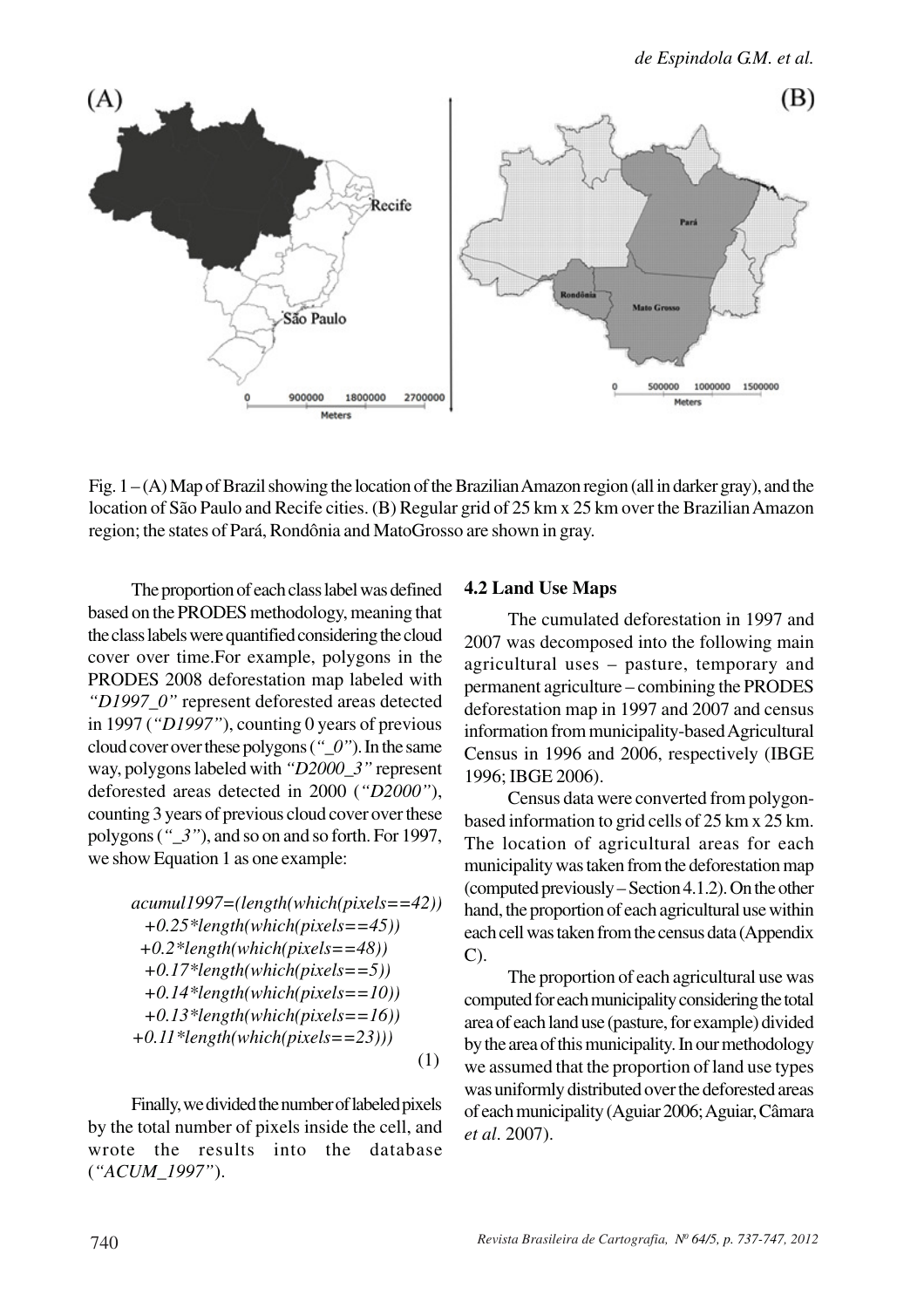In Appendix C, we present the *aRT* script used, and the description of the steps are similar to the ones described in section 4.1.2. The difference here is that we also selected the layer related to census data (*"CENSO\_1996\_625"*), which gives us the proportion of each agricultural use for each municipality.

In that *aRT* script, we first selected the intersections between each cell with each municipality (*getClip*). For each intersection, we computed the number of total labeled pixels multiplied by the proportion of the land use (pasture, in this example). This result is computed for each intersection inside one cell, and then added and multiplied by the resolution of the pixel (100m), and divided by the area of the cell (25km x 25km).

#### **5. RESULTS AND DISCUSSION**

This section summarizes the main findings and compares the results obtained by land use time series in 1996/1997 and 2006/2007 periods. Table 1 shows the trends in the four land uses across the Brazilian Amazon, expressed as number of grid cells in which the proportion under the given land use is more than 10%. Additional results are shown by Espindola and Aguiar*et al*.(2012).

Figure 3 shows that deforestation increased over these 10 years (1997-2007), and also that it tends to occur close to previously deforested areas, showing a strong spatial structure, as pointed out by other authors(Alves, Morton *et al*. 2009). Figure 4 shows that pasture spread over the whole deforested areas, being the major land use in both periods (1997 and 2007), and has increased following the deforestation patterns. Pasture was also established mainly across eastern Pará, central Rondônia, and north of MatoGrosso.

For temporary agriculture, as shown in Figure 5, two states deserve attention. In Maranhão, temporary agriculture moved from the center to the north of the state. In MatoGrosso, the area increased more than 100% from 1996 to 2006 (IBGE 1996; IBGE 2006). The forest conversion to cropland in MatoGrosso represents a case of particular interest due to massive investments made by commercial soybean farmers, as well as to the success of farming systems and crop breeding research. On the other hand, permanent agriculture is the smallest agricultural land use category in the study area. Over ten years, it was replaced by pasture in Rondônia, but increased in some areas of the northeast of Pará, as shown in Figure 6.



Fig.2 – Regular grid of 25 km x 25 km over PRODESdeforestation map.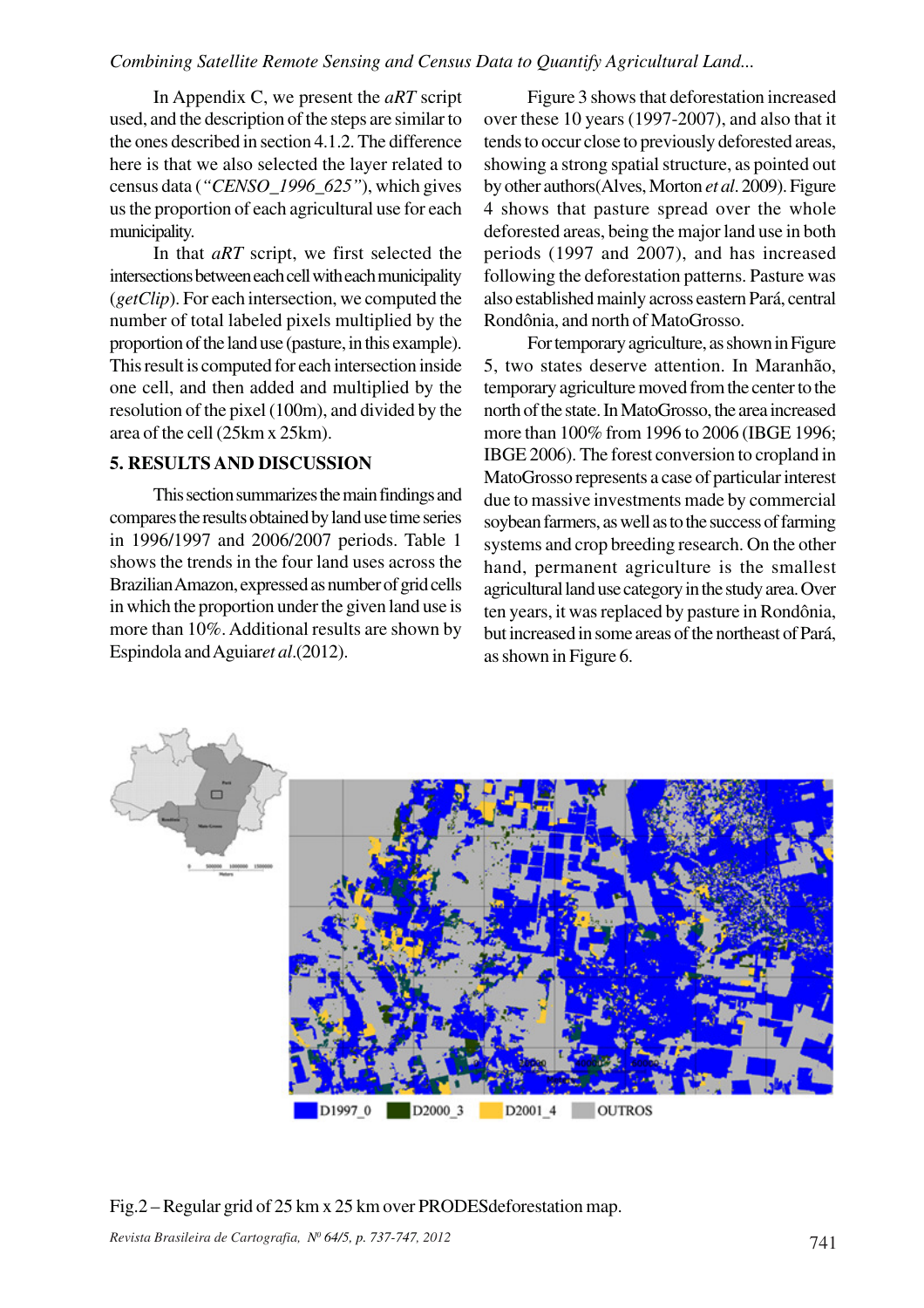Table 1 – Land use trends in the four land uses across the Brazilian Amazon: numbers express the cells under the given land use is more than 10%.

| <b>Quantitative Land Use Trends</b>                      |      |                     |  |  |  |
|----------------------------------------------------------|------|---------------------|--|--|--|
|                                                          |      | 1996/1997 2006/2007 |  |  |  |
| Number of valid cells                                    | 8580 | 8580                |  |  |  |
| Number of cells with more than 10% deforestation         | 1723 | 2293                |  |  |  |
| Number of cells with more than 10% pasture               | 1341 | 1936                |  |  |  |
| Number of cells with more than 10% temporary agriculture | 219  | 396                 |  |  |  |
| Number of cells with more than 10% permanent agriculture | 14   | 92                  |  |  |  |



Fig. 3 – Proportion of cumulative deforestation for each cell in 1997 (left) and 2007 (right).



Fig.4 – Proportion of pasture in 1997/1996 (left) and 2007/2006 (right).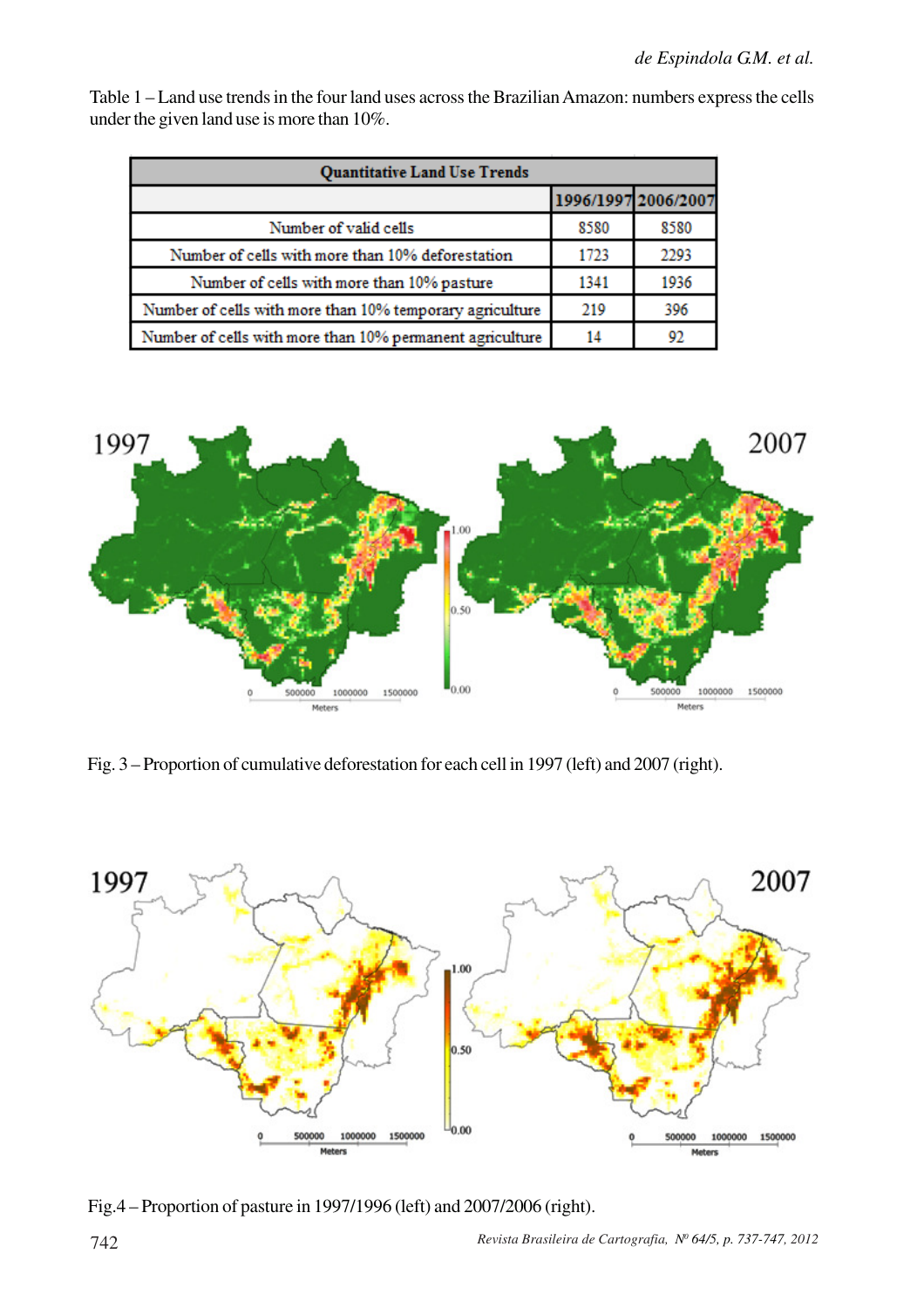

Fig.5 – Proportion of temporary agriculture in 1997/1996 (left) and 2007/2006 (right).



Fig.6 – Proportion of permanent agriculture for 1997/1996 (left) and 2007/2006 (right).

In both periods, overall agricultural activities were concentrated in the southeast region of the study area, especially across eastern Pará, central Rondônia, and north of MatoGrosso. From these areas and isolated patches, agricultural activity rapidly spread over 1996/1997 and 2006/2007 periods.

### **6. CONCLUSIONS**

Information from agriculture censuses can be integrated with satellite remote sensing data to provide additional information that would otherwise not be available. This combination allows analysis of the spatially explicit patterns of deforestation and agricultural uses within the Brazilian Amazon.

Since deforestation precedes the establishment of much of the new agriculture in the Brazilian Amazon, in this paper we estimated the distribution and the proportion of pasture as well as, temporary and permanent agriculture across the region. The mapped land use time series aim to explain the effects of land use changes across the region over one decade.

The results shown here require further validation in order to verify the quantification of those land use changes. Suggestion for future research is the use of data samples collected in the field to compute statistical analyzes of the results. However, our maps may be used in land change models, which are capable of simulating the major socioeconomic and biophysical driving forces of land use and cover change.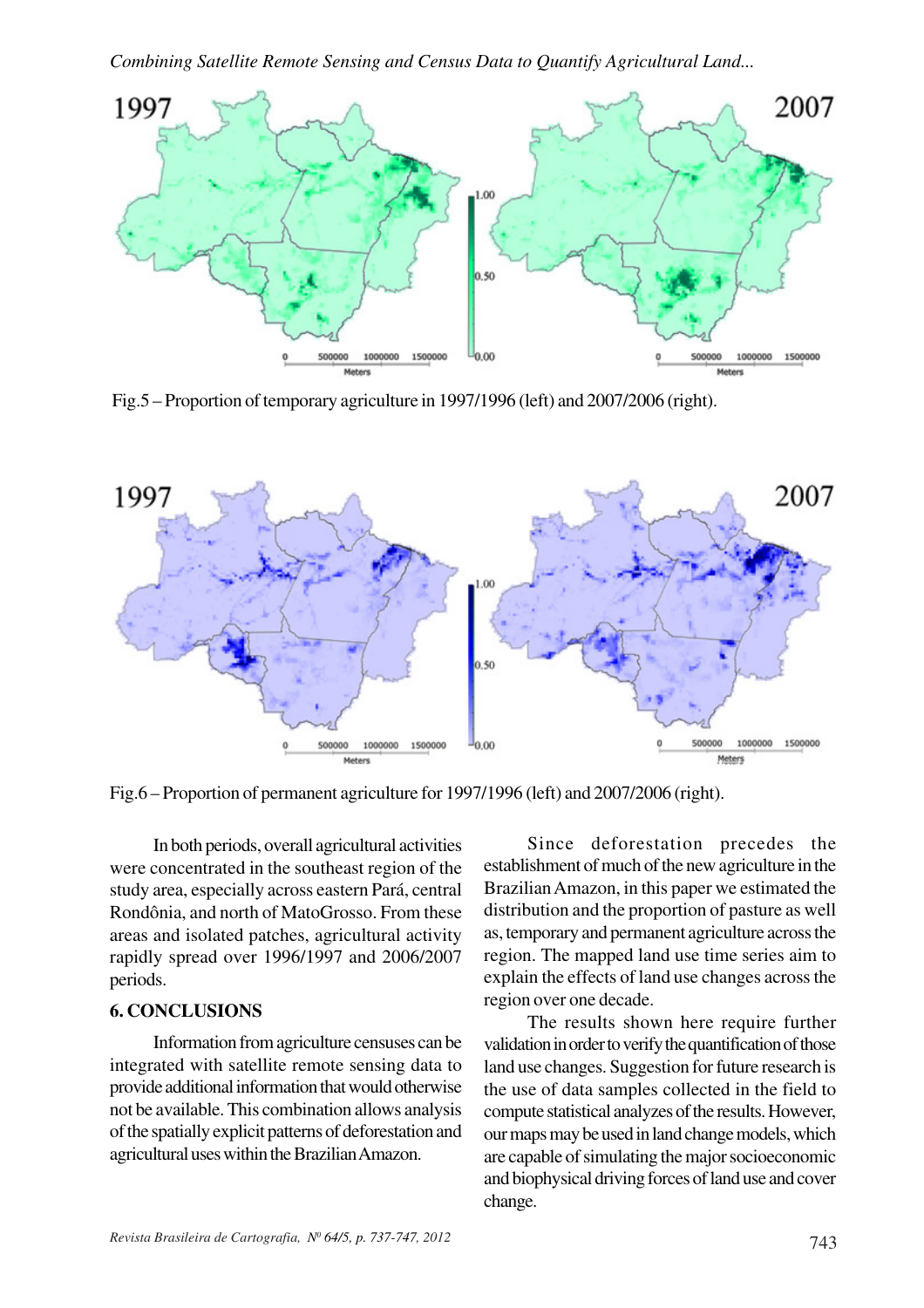# **APPENDIX A**

PRODES classes:

| Label     | <b>Class</b>                               |          | Accumulated Deforestation in 1997 Accumulated Deforestation in 2007 |  |
|-----------|--------------------------------------------|----------|---------------------------------------------------------------------|--|
| 1         | <b>OUTROS</b>                              | no       | no                                                                  |  |
| 2         | D <sub>2002</sub> 0                        | no       | YES                                                                 |  |
| 3         | D <sub>2002_1</sub>                        | no       | YES                                                                 |  |
| 4         | D <sub>2002</sub> 4                        | no       | YES                                                                 |  |
| 5         | D <sub>2002</sub> 5                        | YES      | YES                                                                 |  |
| 6         | D <sub>2003</sub> 0                        | no       | YES                                                                 |  |
| 7         | D <sub>2003</sub> 1                        | no       | YES                                                                 |  |
| 8         | D <sub>2003</sub> 2                        | no       | YES                                                                 |  |
| 9         | D <sub>2003</sub> 5                        | no       | YES                                                                 |  |
| 10        | D <sub>2003</sub> 6                        | YES      | YES                                                                 |  |
| 11        | D <sub>2004</sub> 0                        | no       | YES                                                                 |  |
| 12        | D <sub>2004</sub> 1                        | no       | YES                                                                 |  |
| 13        | D <sub>2004</sub> 2                        | no       | YES                                                                 |  |
| 14        | D <sub>2004</sub> 3                        | no       | <b>YES</b>                                                          |  |
| 15        | D <sub>2004</sub> 6                        | no       | YES                                                                 |  |
| 16        | D <sub>2004</sub> 7                        | YES      | YES                                                                 |  |
| 17        | D <sub>2005</sub> 0                        | no       | YES                                                                 |  |
| 18        | D <sub>2005</sub> 1                        | no       | <b>YES</b>                                                          |  |
| 19        | D <sub>2005</sub> 2                        | no       | YES                                                                 |  |
| 20        | D <sub>2005</sub> 3                        | no       | <b>YES</b>                                                          |  |
| 21        | D <sub>2005</sub> 4                        | no       | YES                                                                 |  |
| 22        | D <sub>2005</sub> 7                        | no       | YES                                                                 |  |
| 23        | D <sub>2005</sub> 8                        | YES      | YES                                                                 |  |
| 24        | D <sub>2006</sub> 0                        | no       | YES                                                                 |  |
| 25        | D <sub>2006</sub> 1                        | no       | YES                                                                 |  |
| 26        | D <sub>2006</sub> 2                        | no       | YES                                                                 |  |
| 27        | D <sub>2006</sub> 3                        | no       | YES                                                                 |  |
| 28        | D <sub>2006</sub> 4                        | no       | YES                                                                 |  |
| 29        | D <sub>2006</sub> 5                        | no       | YES                                                                 |  |
| 30        | D <sub>2006_6</sub>                        | no       | YES                                                                 |  |
| 31        | D2006 OUT                                  | no       | YES                                                                 |  |
| 32        | D <sub>2007</sub> 0                        | no       | YES                                                                 |  |
| 33        | D <sub>2007</sub> 1                        | no       | YES                                                                 |  |
| 34        | D <sub>2007</sub> 2                        | no       | YES                                                                 |  |
| 35.<br>36 | D <sub>2007</sub> 3<br>D <sub>2007</sub> 4 | no       | YES<br>YES                                                          |  |
| 37        | D <sub>2007</sub> 5                        | no       | <b>YES</b>                                                          |  |
| 38        | D <sub>2007</sub> 6                        | no       | YES                                                                 |  |
| 39        | D <sub>2007</sub> 7                        | no       | YES                                                                 |  |
| 40        | D2007 OUT                                  | no       | YES                                                                 |  |
| 41        | D <sub>2008</sub> 0                        | no<br>no | no                                                                  |  |
| 42        | D1997 0                                    | YES      | YES                                                                 |  |
| 43        | D <sub>2000</sub> 0                        | no       | YES                                                                 |  |
| 44        | D <sub>2000</sub> 2                        | no       | YES                                                                 |  |
| 45        | D <sub>2000</sub> 3                        | YES      | YES                                                                 |  |
| 46        | D <sub>2001</sub> 0                        | no       | YES                                                                 |  |
| 47        | D <sub>2001</sub> 3                        | no       | YES                                                                 |  |
| 48        | D <sub>2001</sub> 4                        | YES      | YES                                                                 |  |
|           |                                            |          |                                                                     |  |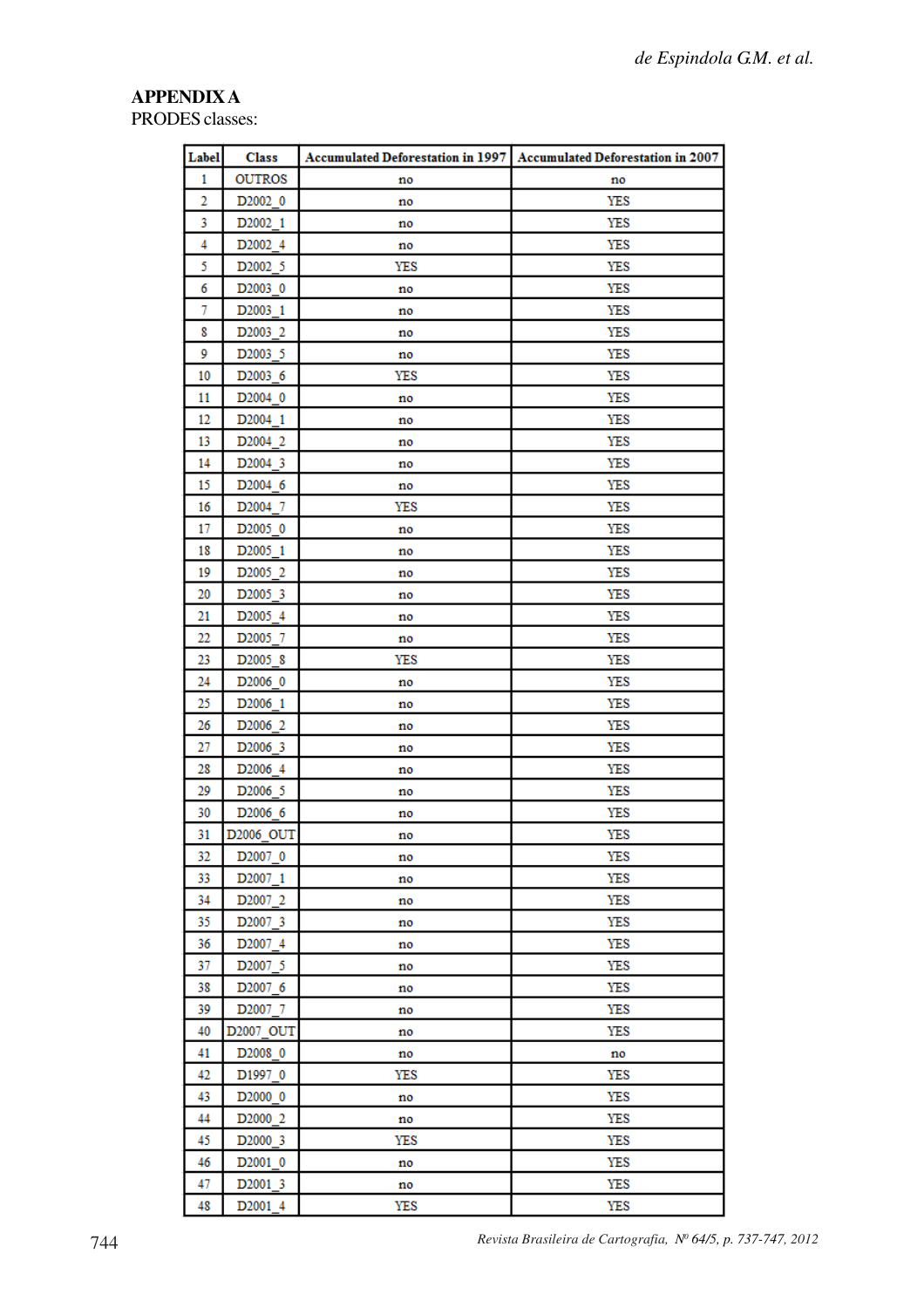### **APPENDIX B**

```
aRT script used to compute the proportion
of cumulated deforestation for each cell in 1997.
     require(aRT)
     conn=openConn("root", "", 3306)
     db=openDb(conn, "db_25k")
     showLayers(db)
```
### #CELLS

 $lc$ ells=openLayer(db, "AMZ\_CELULAR\_25000") tcells=openTable(lcells)

### #PRODES

lraster=openLayer(db, "PRODES\_1997\_2008") rraster=getRaster(lraster, as.sp=FALSE)

### #OPERATOR

q=openQuerier(lcells, geom="cells") quant=summary(q)\$elements print(quant) result=vector("numeric", quant) ids=vector("character", quant)

```
for(i in 1:quant)
      {
      next_cell=getData(q, quantity=1)
      nc=as.aRTgeometry(next_cell)
      p i x e l s = g e t P i x e l s (r r a s t e r,
as.aRTgeometry(next_cell))
      total=length(pixels)
```

```
acumul1997=(length(which(pixels==
42))+0.25*length(which(pixels==45))
+0.2*length(which(pixels==48))+0.17*length
(which(pixels==5)) + 0.14*length(which(pixe)ls=10))+0.13*length(which(pixels==16))
+0.11*length(which(pixels=23))
```

```
porc=acumul1997/total
print(i)result[i]=porc
ids[i]=getID(next_cell)
}
```
 $df = data.frame(object_id = ids,$ ACUM\_1997=result, stringsAsFactors=FALSE) createColumn(tcells, "ACUM\_1997",  $type="n")$ 

*Revista Brasileira de Cartografia, N<sup>0</sup> 64/5, p. 737-747, 2012*

updateColumns(tcells, df)

# **APPENDIX C**

*aRT* script used to compute the proportion of pasture for each cell in 1997.

> require(aRT) conn=openConn("root", "", 3306) db=openDb(conn, "db\_25k") showLayers(db)

#CENSUS  $l$  c e n s o = o p e n L a y e r (d b, "CENSO\_1996\_625") censo\_pols=getPolygons(lcenso, as.sp=FALSE) censo\_table=openTable(lcenso) censo\_data=getData(censo\_table) colnames(censo\_data)

### #PRODES

 $l$  p r o d e s = o p e n L a y e r (d b, "PRODES\_1997\_2008") prodes\_raster=getRaster(lprodes, as.sp=FALSE) resol\_raster=(100/1000)\*(100/1000) print(resol\_raster)

#### #CELLS

```
lcells=openLayer(db,
"AMZ_CELULAR_25000")
     tcells=openTable(lcells)
     resol_cells = (25)*(25)print(resol_cells)
     const=(resol_raster)/(resol_cells)
     print(const)
```
#OPERATOR q=openQuerier(lcells, geom = "cells") quant=summary(q)\$elements print(quant) result=vector("numeric", quant) ids=vector("character", quant)

```
for(i in 1:quant)
{
next_cell=getData(q, quantity=1)
nc=as.aRTgeometry(next_cell)
pols=getClip(censo_pols, nc)
print(i)
```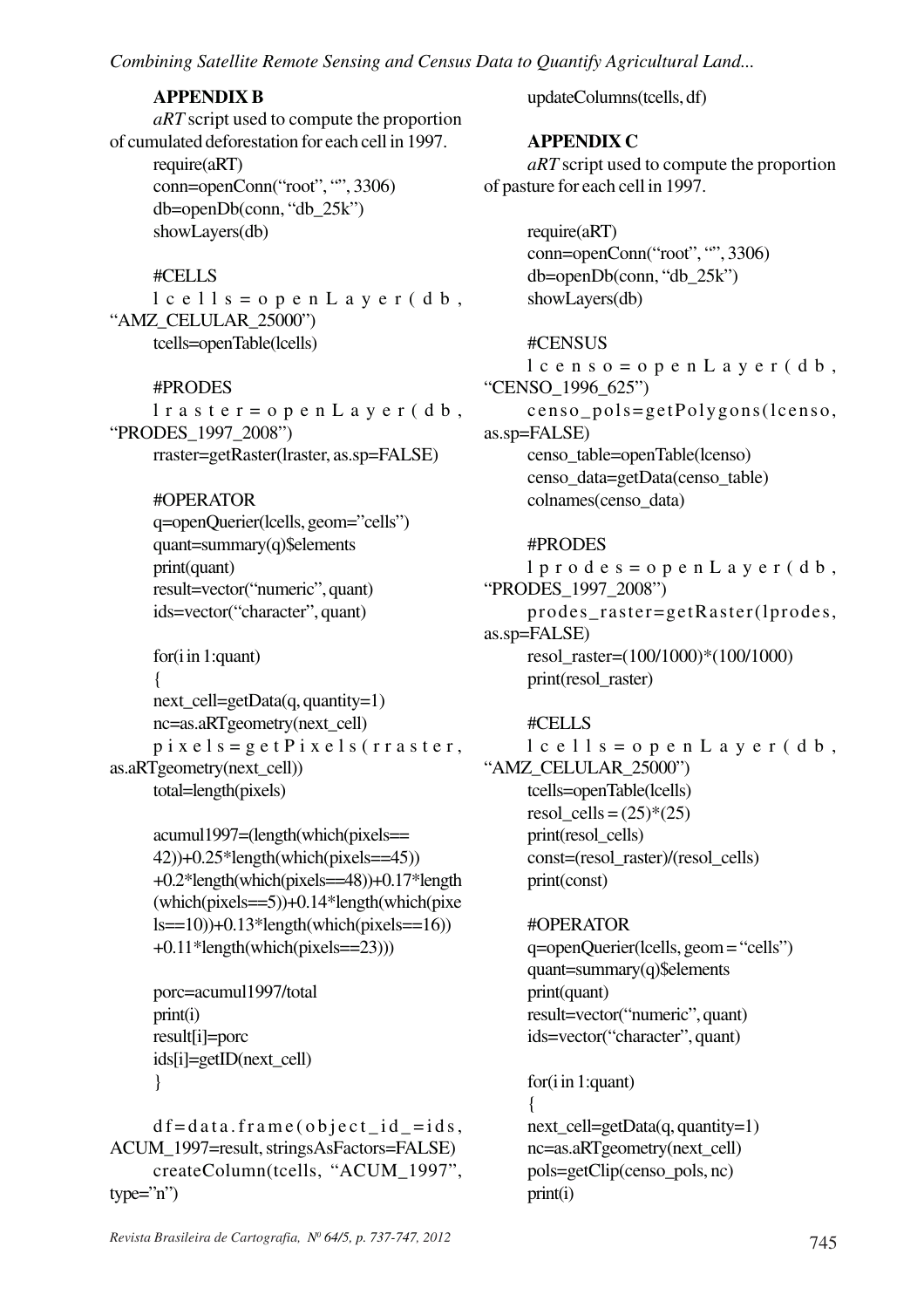```
if(is.null(pols))
      {
      result[i] = 0.0}
      else
      {
      result[i]=sum(sapply(getID(pols), function(id)
      {
      ss=subset(pols, getID(pols)==id)
      pixels=getPixels(prodes_raster,
as.aRTgeometry(ss))
      const*(length(which(pixels==42))+0.25*length(wh
      ich(pixels==45))+0.2*length(which(pixels==48))
      +0.17*length(which(pixels==5))+0.14*length(
      which(pixels==10))+0.13*length(which(pixels==16))
      +0.11*length(which(pixels==23)))*(cens
      o_data[which(censo_data[,44]==id),38])
      }))
      }
      ids[i] = getID(next cell)
      }
```
 $df = data.frame(object_id = ids,$  $CENSO96$   $PASTAGEM =$ result, stringsAsFactors=FALSE)

createColumn(tcells, "CENSO96\_PASTAGEM", type="n") updateColumns(tcells, df)

# **REFERENCES**

AGUIAR, A. P. D. (2006). **Modeling land use change in the Brazilian Amazon: exploring intraregional heterogeneity**, National Institute for Space Research (INPE).

AGUIAR A. P. D., CÂMARA, G., et al. (2007). **Spatial statistical analysis of land-use determinants in the Brazilian Amazonia: exploring intra-regional heterogeneity**. Ecological ModellingVolume 209(Issues 2-4): Pages 169-188

ALVES, D. S. (2002). **Space-time dynamics of deforestation in Brazilian Amazonia**. International Journal of Remote Sensing23(14): 2903-2908.

ALVES, D. S., MORTON, D. C., et al. (2009). **The changing rates and patterns of deforestation and land use in Brazilian Amazonia**. Amazonia and Global Change, Geophysical Monograph Series 186.

ANDRADE, P. R., RIBEIRO, P. J., et al. (2005). **Integration of statistics and geographic information systems: the R/TerraLib case**. VII Brazilian Symposium on Geoinformatics, Campos do Jordão, Brazil.

ANGELSEN, A. (1997). **Deforestation: population or market driven?**Development Studies and Human RightsWorking Paper: 42.

CARDILLE, J. A. and FOLEY, J. A. (2003). Agricultural land-use change in Brazilian **Amazônia between 1980 and 1995: Evidence from integrated satellite and census data**. Remote Sensing of Environment 87(4): 551-562.

ESPINDOLA, G. M. de, AGUIAR, A. P. D.,et al. (2012). **Agricultural land use dynamics in the Brazilian Amazon based on remote sensing and census data**. Applied Geography32(2): 240-252.

IBGE (1996). Censo Agropecuário 1996, Instituto Brasileiro de Geografia e Estatística.

IBGE (2006). Censo Agropecuário 2006, Insituto Brasileiro de Geografia e Estatística.

INPE (2010). PRODES - Amazon deforestation database, São Jose dos Campos, INPE. Available online at: www.obt.inpe.br/prodes.

LAMBIN, E. F., GEIST, H., et al. (2006). **Introduction: local processes with global impacts**:**Land-use and land-cover change, local process and global impacts**. Lambin, E. F. and Geist H., Springer Berlin Heidelberg.

LEITE, C. C., COSTA M. H., et al. (2010). **Historical reconstruction of land use in the Brazilian Amazon (1940-1995)**. Journal of Land Use Science1-20.

MACHADO, L. O. (1998). **A fronteira agrícola na Amazônia brasileira**. Geografia e meio ambiente no Brasil. CHRISTOFOLETTI, A., BECKER, B. K., DAVIDOVICH, F. R. and GEIGER, P. P., São Paulo, Companhia das Letras**:** 181-217.

RAMAMKUTTY, N. and FOLEY, J. A. (1999). **Estimating historical changes in global land cover: Croplands from 1700 to 1992,**. Global Biogeochemical Cycles13(4): 997-1027.

SHIMABUKURO, Y., DUARTE, V., et al. (2007). **Near real time detection of deforestation in the**